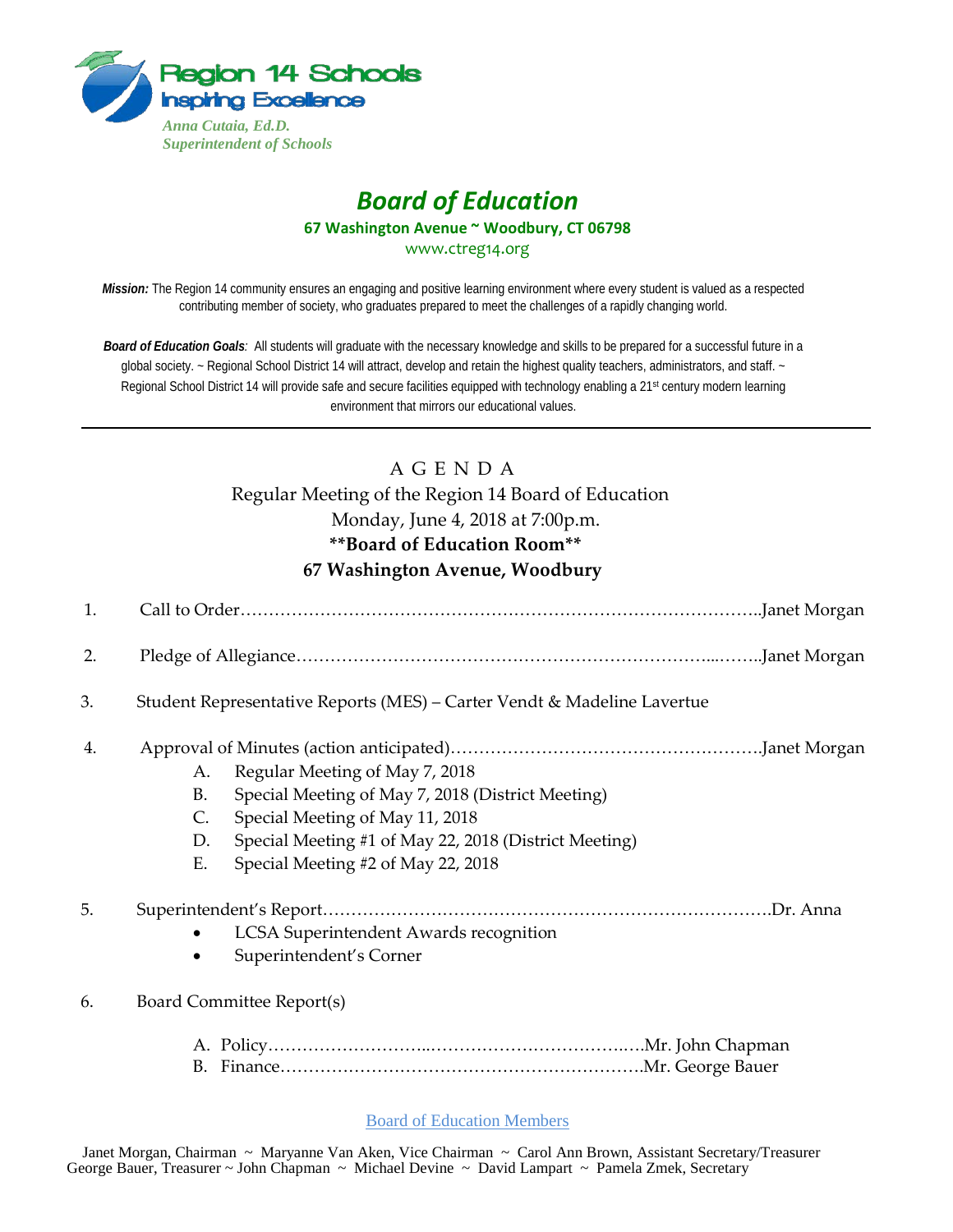## 7. Board Chair's Comments

# 8. Privilege of the Floor

The Board of Education will recognize citizens of Bethlehem and Woodbury, who are asked to state their name and town of residence and to please limit comments to three (3) minutes. All comments should be addressed to the Board of Education Chair. Decorum will be enforced.

## 9. Old Business

A. Discussion/possible action on approval of the PK-8 Science Curriculum (action anticipated) Move that the Region 14 Board of Education approve the PK-8 Science Curriculum as presented.

#### 10. New Business

A. 1st read of the Farm-to-Table Curriculum (no action anticipated)

## B. Connecticut Healthy Foods Certification (action anticipated)

Move that the Region 14 Board of Education opt in to the CT Healthy Foods Program for 2018- 2019, implement the CT Healthy Food Option and certify that all food items offered for sale to students in the schools under its jurisdiction, and not exempted from the Connecticut Nutrition Standards published by the Connecticut State Department of Education, will comply with the Connecticut Nutrition Standards during the period of July 1, 2018, through June 30, 2019. This certification shall include all food offered for sale to students separately from reimbursable meals at all times and from all sources, including but not limited to, school stores, vending machines, school cafeterias, and any fundraising activities on school premises sponsored by the school or by non-school organizations and groups.

C. Connecticut Healthy Foods Exemption- Foods (action anticipated)

Move that the Region 14 Board of Education will allow the sale to students of food items that do not meet the Connecticut Nutrition Standards provided that the following conditions are met: 1) the sale is in connection with an event occurring after the end of the regular school day or on the weekend;

2) the sale is at the location of the event; and

3) the food items are not sold from a vending machine or school store.